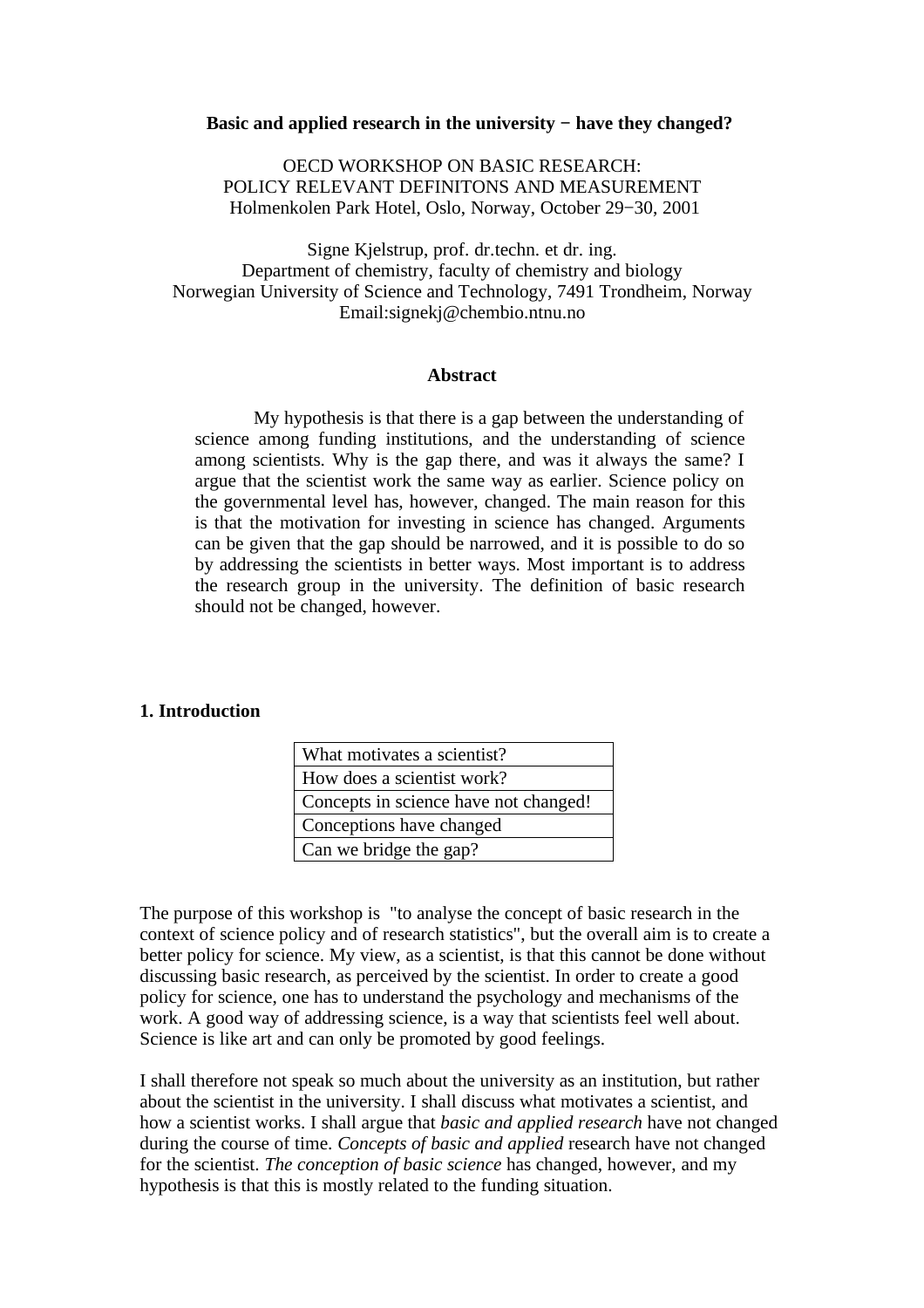One argument to fund science is "for the sake of knowledge". This *is* an argument that scientists feel well about, because it refers to certain ideals about knowledge. It fits well with the definition in the Frascati manual:

"Basic research is experimental and theoretical work undertaken to primarily acquire new knowledge of the underlying foundations of phenomena and observable facts."

In the background documents for this workshop<sup>1</sup>, it was concluded that "arguments using knowledge for knowledge's sake will almost certainly lead to greatly reduced funds for basic research". This describes in a nutshell what kind of controversy we are in. We are not recommended to use an argument for funding science, which scientists feel well about and that agrees with the OECD definition of basic research.

While I appreciate efforts that can increase the funding of basic research, I think honesty pays better, also here. There have been changes in the funding of science during the last five decades. The changes have lead to a gap between funding institutions and scientists. Shall we attempt to bridge the gap? I hope that we can for the better of both, and I point at some possibilities in the end.

### **2. What motivates a scientist?**

The great scientists in the history have often appeared as idealistic, almost egoistic individuals willing to work long hours for little or no money to pursue their idea. We all know that Marie and Pierre Curie did this, without institutional support. The biologist Peter Mitchell had to publish his Nobel prize work by his own means, nobody else wanted to print it. The mathematician Nils Henrik Abel died from pneumonia, because he did not have money to heat his house. There was no position available in Norway for the most famous physical chemist in the last century, Lars Onsager. Those were top scientists. There are many medium level scientists, but their motivation and working habits are pretty much the same.

In science, we are all working with the questions of why and how. Basic research has a higher prestige than applied research. The reason may be that rewards in basic research take more time than in applied research. Applied research give rewards on a shorter time scale. This has always been so. Let us take the discussion between Sokrates and Glaukon as an example.

Sokrates: What about taking up astronomy in our next studies? Glaukon: That would be wonderful, Sokrates!

Think about the importance for warfare, agriculture and travels at sea! Sokrates: You disappoint me, Glaukon, by your shortsighted views on knowledge.

Both Sokrates and Glaukon are clearly interested in knowledge. But while Glaukon wants his reward soon, Sokrates has a longer time perspective. Glaukon's ambition is to be acknowledged by the men of his time. But also Sokrates has an ambition. How could he otherwise be disappointed in Glaukon? These are the equally important different ambitions behind work in science.

<sup>&</sup>lt;sup>1</sup> Martin and Calvert, Changing conceptions in science, 2001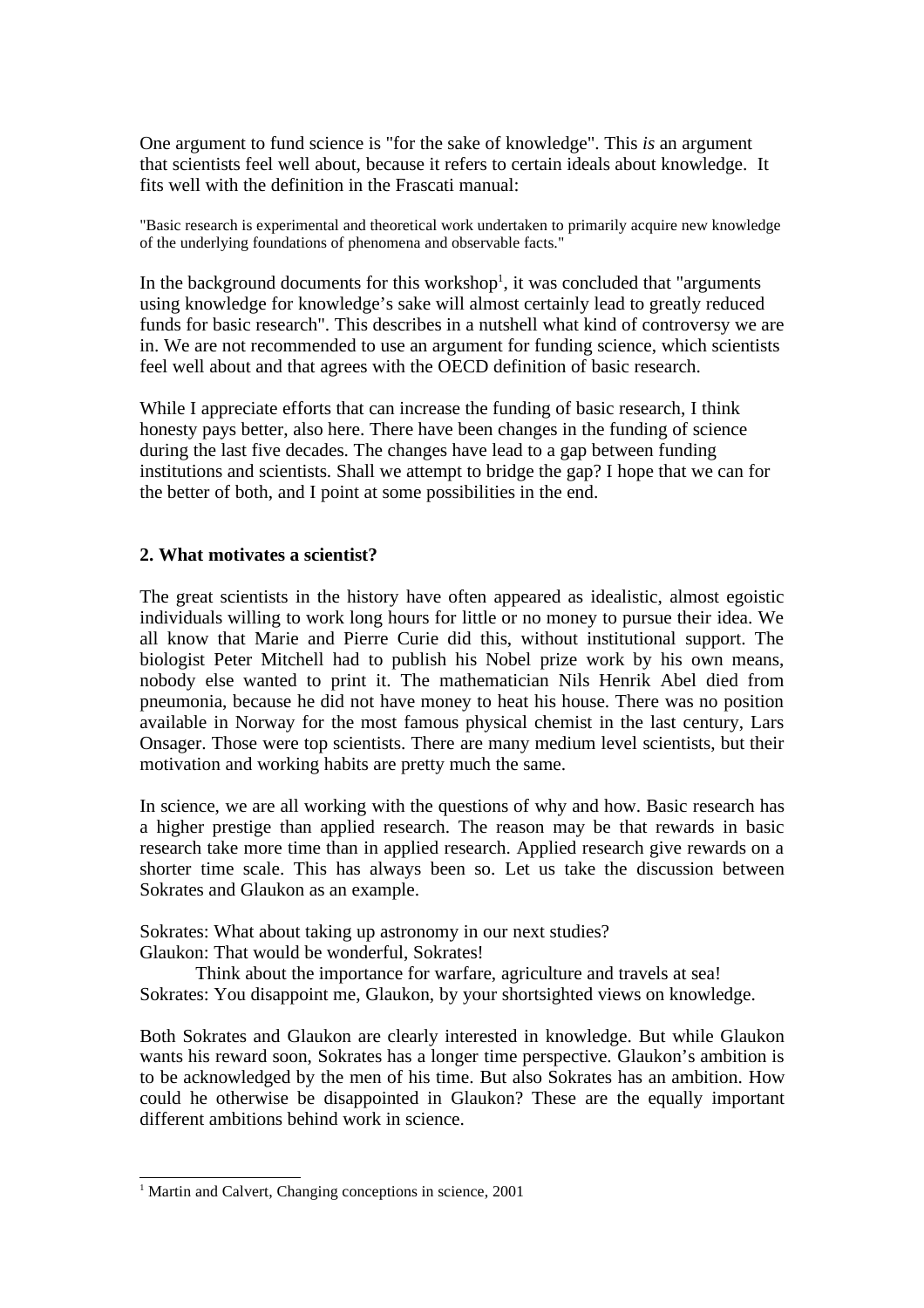

**Fig. 1.** Sokrates and his students painted by Greuter.

# **3. The research group − the way of working.**

Sokrates and his students formed a research group. The way they did their work is basically the same as the way we work in research today. Also today, the research group consists of one or two professors, their students and guests. The difference is only that today the students have names: They are doctoral students, post docs and master students. Group members have always had different background. In my group now there are chemists, physicists, and engineers. They come from countries all over the world, but can immediately speak to each other, *because the concepts of science are the same.* The method of working is to ask questions and discuss them in the group.

The research group is the nucleus that has always been active in research, and on which everything is based. The group may be small or big. It may have grown in average size, since there are more scientists today than 50 or 2000 years ago. But the group interaction is the same. There is a limit, however, as to how many co−workers the group leader can have, and still be active in science.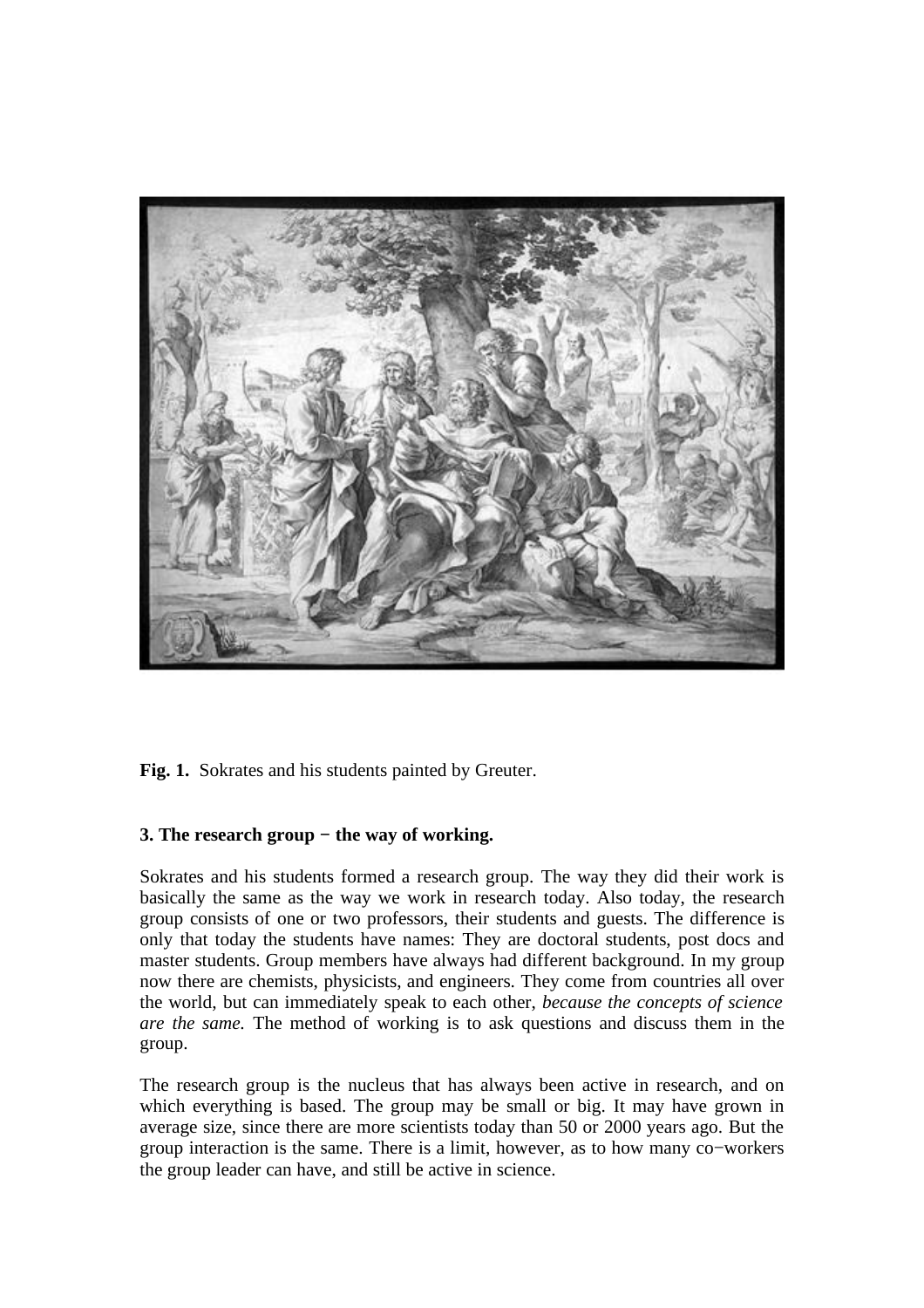#### **4. Basic or applied research?**

How can we define the nature of research done in a group? What may be confusing to the outside is that the group normally does *both* basic and applied work. Projects will naturally reflect the research aims of the leader, but the individual *directs his own work*. Some projects are often generated outside the group. They are commissioned. Patent applications originate from basic or applied projects. Whether a person does basic or applied research changes with the position in the group, the age, funding possibilities and what is currently the best idea worth pursuing.

One person has at a given time a defined research goal, an idea to investigate, and a question to answer. It is *the type of question* which determines the nature of the research. Basic questions often start with "why". Applied questions more often start with "how".

A typical basic question is: Why do we see this behaviour? A typical applied question is: How do we (use this understanding to) achieve the results (for agriculture, warfare or travels at sea.)

Basic research has understanding as only goal. \*Basic research *does only promise a contribution to question,* not to anything else, but it can give the most unexpected applications. The GPS−system, for instance, is an application of the theory of relativity. We can draw a borderline between basic and applied research by sorting questions into those with or without knowledge as aim.

Each individual may cross this borderline many times. Einstein is known for his basic research, but he had patents! The same person normally does both basic and applied research over a life in the university.

Oriented basic research has been defined in the Frascati manual as " research carried out with the expectation that it will produce a broad base of knowledge likely to form the background to the solution of ?. future problems". Oriented basic research *does not exist* in my view. If we would have known where to look for a solution, the basic research had already been done. It had already produced the broad base that forms the background for finding the solution. Basic research may know the problem, but *does not know how* to orient itself towards a solution. From the scientist's point of view, the two definitions of basic and applied research are sufficient. My question is therefore whether we need the concept "oriented basic research". We can simplify.

### **5. The importance of the research group**

The worst thing one can present to a creative mind, be it an artist or a scientist, is negative attitudes, fear and neglect. To create something new is difficult. You bare your self and your innermost thinking in doing it. Fundamental progress in science depends more on the individual, than on a group. But if you happen to belong to an inspiring group that functions socially, you are not afraid to bare yourself. It is telling

<sup>\*</sup> The expression "Blue sky−research" is misleading because it does not indicate a goal. The same applies to the expression "Curiosity driven research".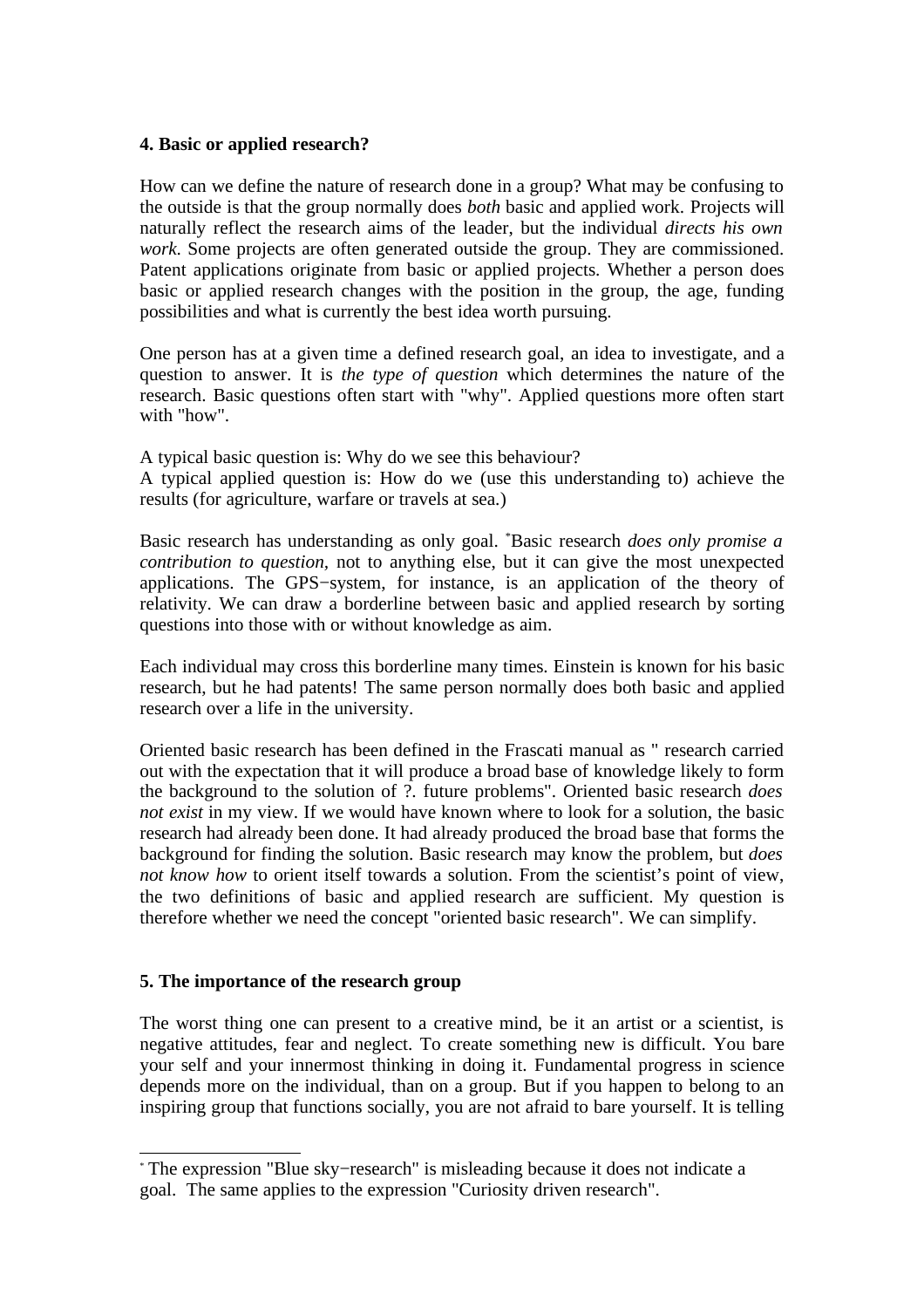that the most ambitious scientists seek to have such a group around them. The group holds the clue to a good research policy!

The importance of the research group can be illustrated by the Copenhagen school with Niels Bohr at its centre. This group had an enormous impact on the development of quantum mechanics and physics at large in the previous century. It is still giving Denmark a reputation for good science. There is *statistically* nothing so important for getting the Nobel prize, as being a student of a person that has one, or coming from a scientific group, where ideas can be exchanged without fear and negative attitudes.

The group *does not need* to keep basic research from applied research. On the contrary, progress in basic research has often been promoted by difficult problems posed by industry. The groups I know welcome a multitude of questions.

Up to this point, I have argued that scientific work means to the scientist now, very much the same as it did before. In our world, *the concepts of basic and applied research are absolutes.*

The objective of this meeting is to analyse the concept of basic research *in the context of science policy* and research statistics. The suffix "in the context of science policy" becomes very important, because this is where changes can occur. Without the suffix, the statement is meaningless to me. We are asked "to suggest changes in the characterisation of basic research which correspond better to the use of this concept in the present science policy environment" 2 . This cannot be done if basic research is still the same. I do agree that there have been changes in the perception of science by the non−scientists, however*.* I would therefore like to turn the sentence around:

*The present science policy must be changed so that it corresponds better to the way science is done.*

The gap between policy and real work can then be bridged.

### **6. The funding of science**

Science policy is all about the funding situation.

## 6.1. The funding situation from the scientist perspective

Let us look at the way Newton was funded for his work on the law of gravitation (see Weber, A random walk in science, 1973).

The young Newton was a professor of mathematics in Cambridge, teaching all his time. He got his idea about the planets falling constantly in their orbit, while he watched an apple fall in the garden. This is known, because he mentioned it in his letter to the King when he asked for funding. The funding committee had a demanding member. He needed to know if Newton had means of improving the conditions for apple growth. Newton began to explain that the apple was not an essential part of the hypothesis, but in vain, because now the whole committee was speaking in favour of a project to improve conditions for apple growth. And with a

<sup>2</sup> Possible results of the workshop, Issues paper p.5, and Objective, Final Program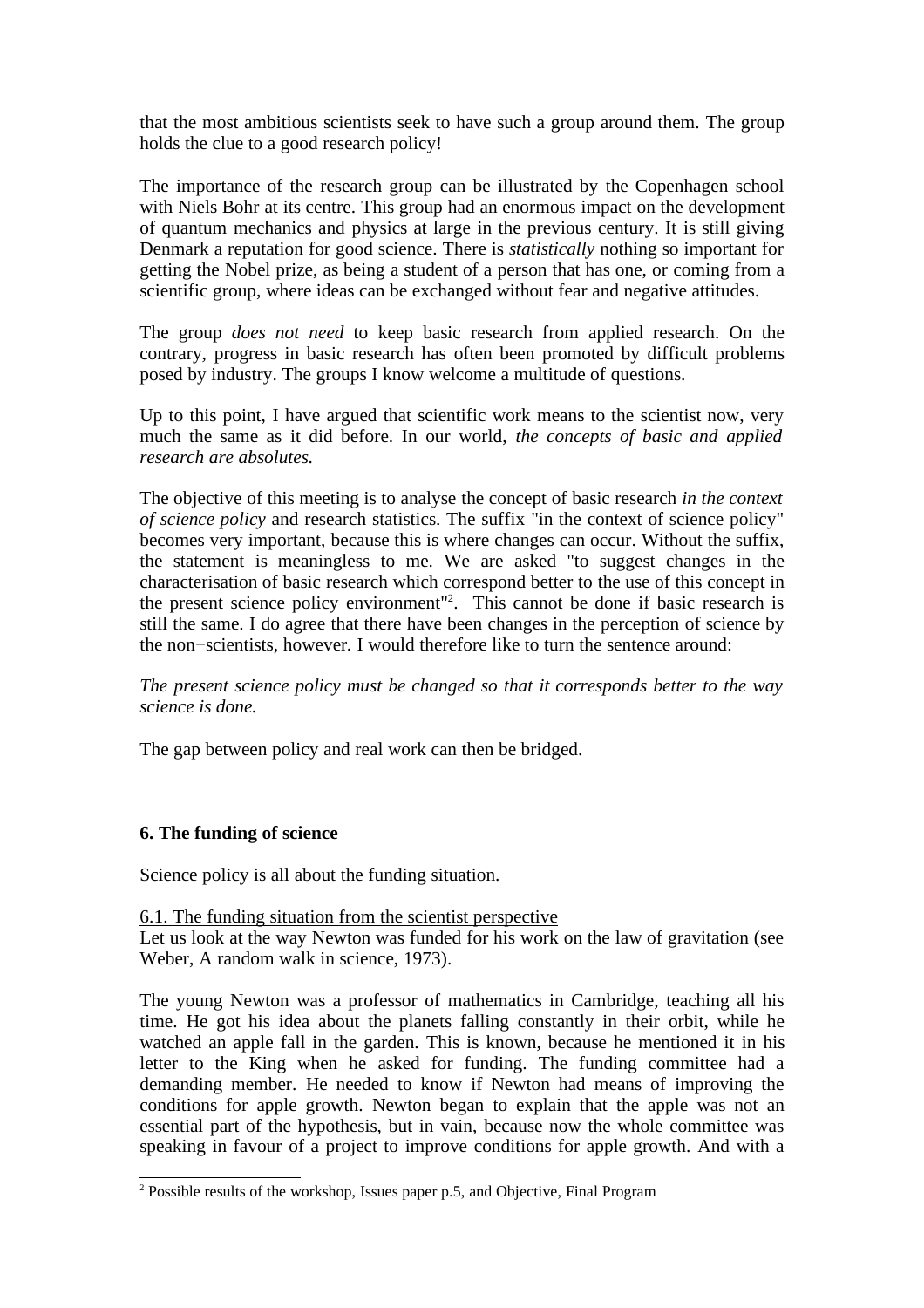promise to assist the fruit growers of England, Newton was funded. The world obtained the theory of gravitation, however. In our terminology, can we say that his project was funded in a strategic program for optimum fruit growth?

The story is old and yet new. A scientist today needs funding, and is facing a series of national and international research programs. You look for a program, which gives room to develop your idea. You are willing to give some concessions, that is, "to discuss some conditions for fruit growing", so that you also can work on the topic that you feel is important. If you think that you can contribute to basic electrochemistry, you can seek funding from a fuel cell program, and try to make room to do basic studies within the program. Basic electrochemistry is hardly funded today. Fuel cell research is.

#### 6.2. The funding situation on the policy level

The difference between today and yesterday is that the number of national as well as international programmes that fund science has grown substantially. They greatly outnumber the free projects. Knowledge for knowledge's sake is not a visible argument in science policy. The economic arguments for science dominate completely.

Let us return to the university research group, with its multitude of questions to be answered. Some projects are funded by the Norwegian Research Council, one by the industry (Statoil) and one by EU. Guest from abroad work on topics of their choice with their own money (from Japan), or are paid to solve particular problems (Hydro aluminium). Only I have my salary paid by the university. The multiple origins of funding is fine − this is exactly what is needed to have a fruitful mix of different perspectives, differently trained people, and different challenges. It is a problem that it is most difficult to obtain funding for long term questions. These questions are solved, "in between", together with students that pay themselves or with guests.

I explain that as follows. The main change over the last decade has been an *increased economic motivation* for the public funding of science. Scientific research is recognised as a major driving force behind the knowledge−based economy. This is also already stated in "the issues paper" given to us before the meeting. Present days public funding is motivated mainly by its economic importance. It is measured as a percentage of the states national budget, and correlated to economic growth etc. Cultural and educational motives for funding are barely visible.

In the early 1980'ies, when I entered the board of The Norwegian Research Council for Science and Technology (NTNF), the model for knowledge transfer between academia and industry was *the linear model.* The documents and the discussion reflected an opinion that knowledge was handed over in a step−wise manner from basic groups to applied groups, and further to development. The linear model was created in order to obtain a better return of the research investments; it was used to argue for more funds. When we compare this model to the activity and motivation of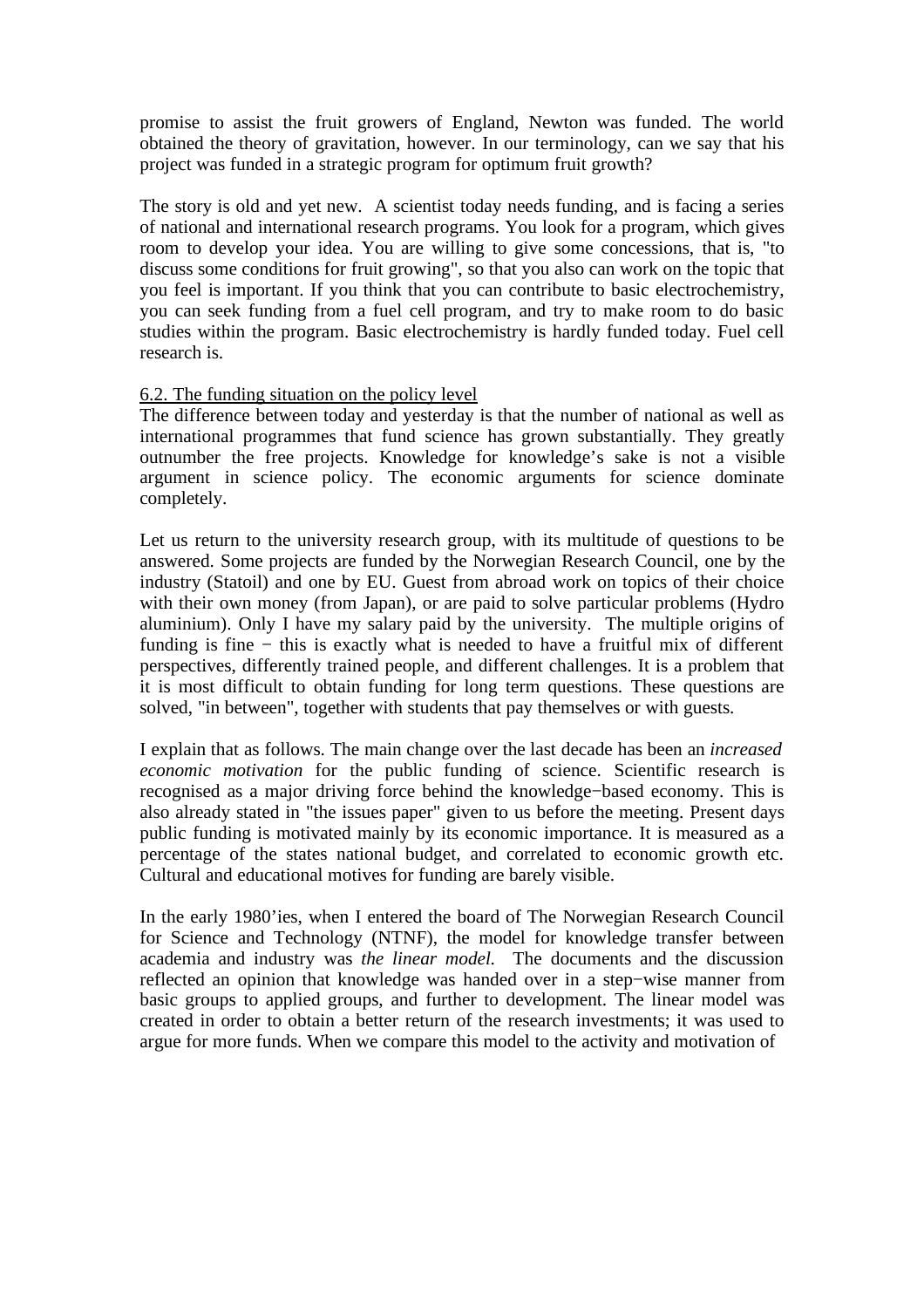The linear model of innovation:



Fig.2. The linear model of innovation used by science politicians in the 1980'ies

the typical research group, there is clearly a mismatch. The research group is not an isolated link in the chain, out of contact with the others. Each group works on both basic and applied subjects.

The funding institutions in Norway were reorganised in 1993. The political motivation was to help speed up the process of innovation. The new Research Council of Norway (NFR) abandoned the linear model. Different actors in basic and applied research were put together in one group. The logo of NFR (I was on the board) was the symbol of a *meeting place.* It was easy for me to favour the new organisation. It seemed to promise that all types of activities that I knew from my research group were encouraged. It bore a promise of a fruitful common environment for basic and applied research together. The coupling model for innovation model seem right!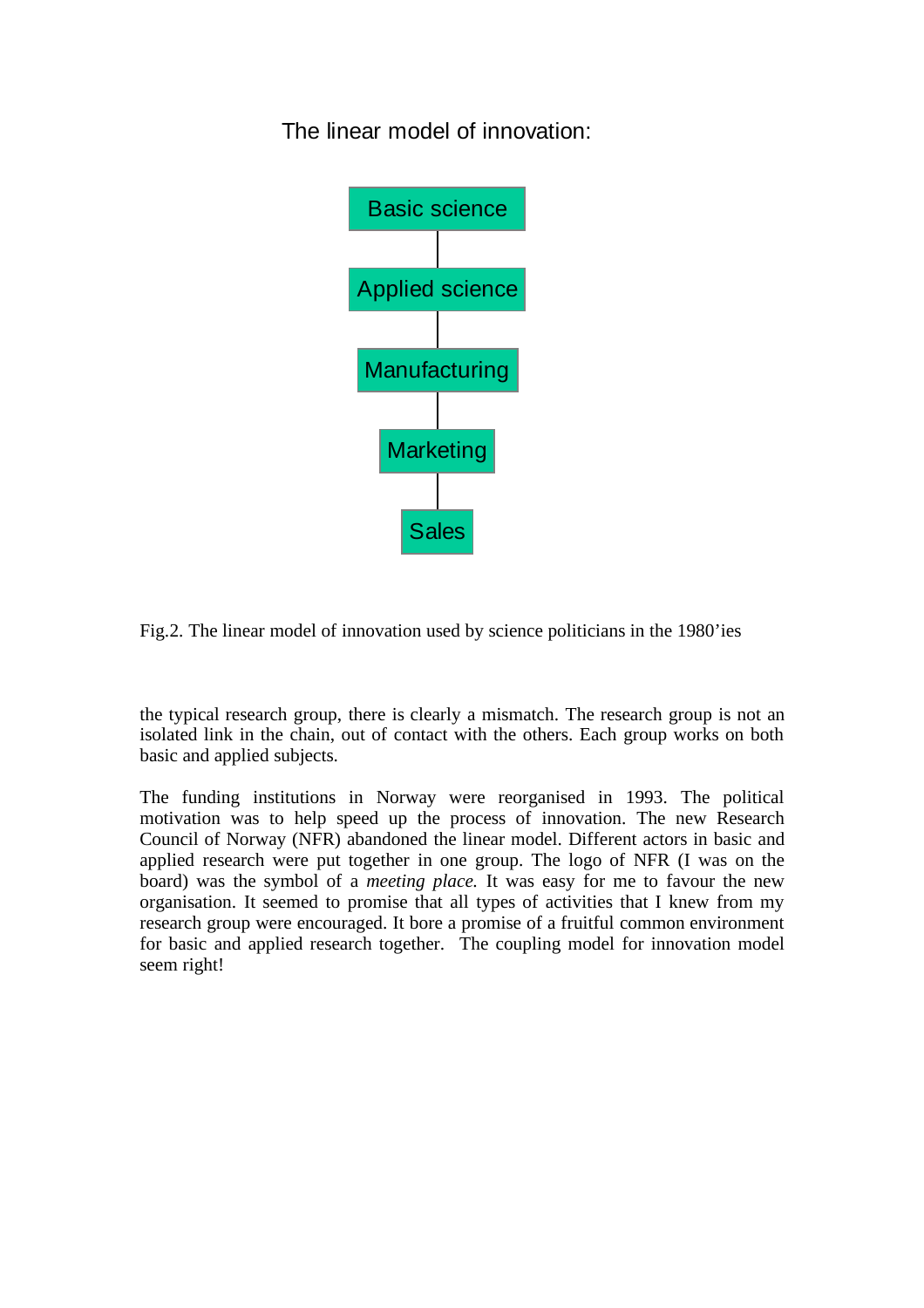





## The coupling model for innovation:

Fig.4. The coupling model for innovation

The organisational level is, however, not the same as the research group level. There was an increased *verbal* emphasis on the applied parts, which coincided in time with a lack of funding of basic parts. The possible outcome of science was used as *the* main argument for funding science. This happened not only in Norway. The European Union Science Framework programs strengthened national trends: To an increasing degree, the link between academia and industry was forced *by a third party, the government*.

The pressure on research groups to produce applicable results increased gradually. The percentage of applied projects in one group rose. The pressure to perform filtered long−term questions away. There were expectations to contribute "to society" by something useful. The taxpayers should indeed expect something useful from science, but they should also understand that by giving some freedom, more results can be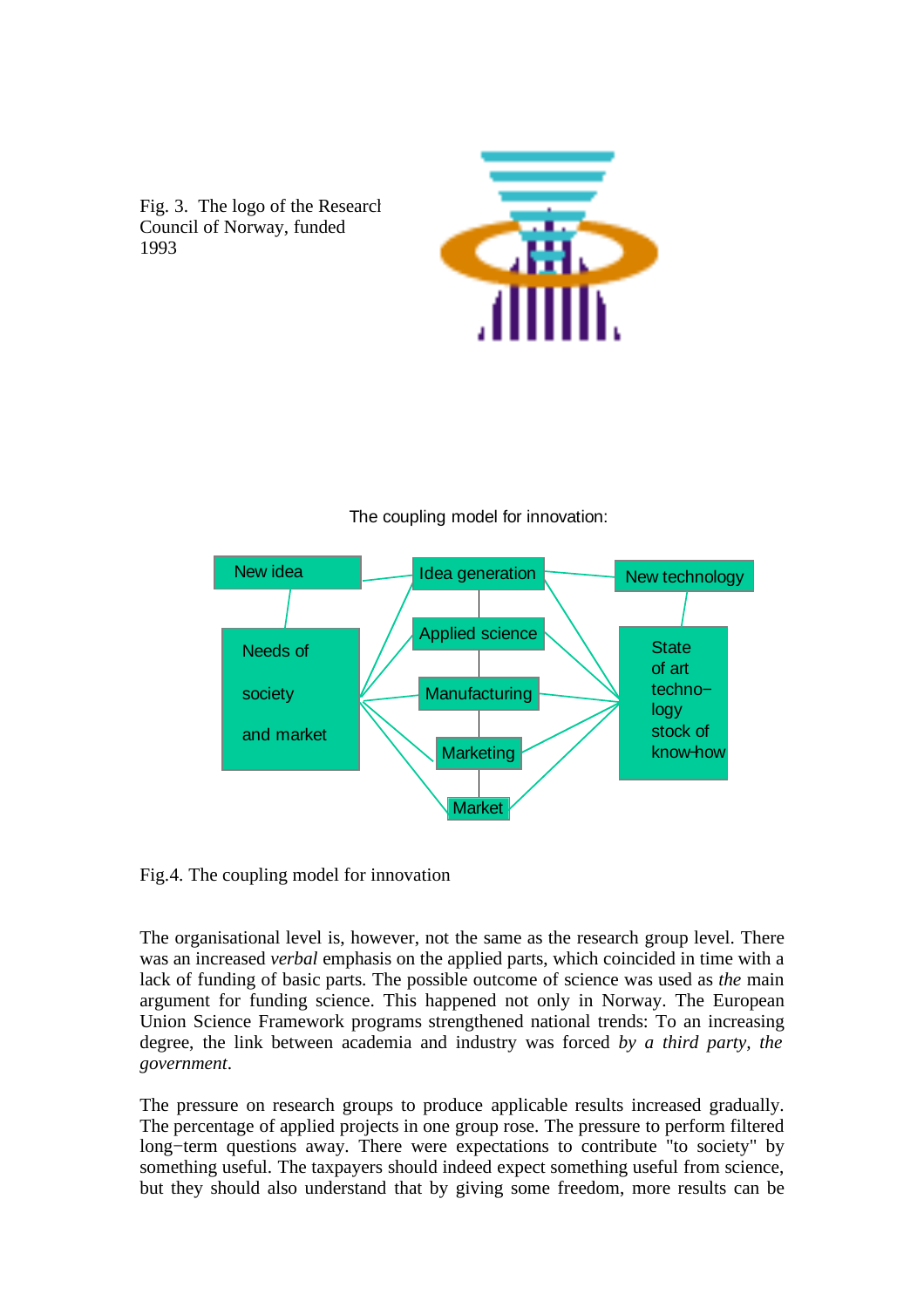expected. Everybody understands that this applies to art. Work in science is not very different from art. It is impossible to force scientific developments in any way. It can only be inspired. The selection of a particular type of questions, either basic or applied ones, to be the preferred ones, leads in the long run to a reduction in quality. The mixture is fruitful! Strategic programs without a significant degree of freedom, fail to take into account the mechanisms of science. Questions without depth give shallow answers.

# **7. The need for changes**

The objective of the government, to have return in value for the money spent on science is justified. The money should be used effectively. I argue that a science policy that alienates the scientist from the policy maker is not effective. A policy that makes a gap between the two sides is not cost effective, and should therefore be changed. It is time to address the scientists in a more correct and more inspiring way. Better scientific results may then be *expected*, and so may better economic results.

The single scientist seeking funding is vulnerable to arbitrariness, and lack of definition of suitable programs for his/her research. A scientist in a group is much more robust. The research group can act as a buffer against the institution it is in, and against the imperfect public or industrial funding situation (It is impossible to be perfect). The group, more than the individual, has a possibility to follow its own logic, in spite of funding policies. Since the group is the core for all scientific progress, policies may be built that address the group better. The group must not be exploited in such a way that all its projects are applied. *The science policy level must ensure that there is some degree of freedom preferably for all persons in the group.* Most strategic programmes have failed to recognise this.

The science policy level must further be inspiring to all scientists in a nation. Let me take an example that avoids addressing the research group as an entity. In Japan there is now a proposal that the government funds only 30 of the universities in the country. This policy leaves out the competition element between research groups inside and outside the border of funding. A competition based on talents and merits, independent of institutions leaves a chance for many more, and may give a better return of investment for the country I have enjoyed to work in.

### **8. Basic and applied research at the university**

I have argued that basic research is characterised by the type of questions to be solved. The questions are not linked to the institution the scientist happens to work in. But universities happen to have more people in basic research than other institutions. This means that the universities more than other institutions have suffered the increased pressure.

The possibilities to work with basic questions are fewer now, and the funding is less diverse. The impact on the quality of the university teaching may be serious. I expect us to see this ten years from now, when the generation that was hired in the seventies has retired. Universities need to be included in a discussion on how to form, strengthen and fund their research groups. If we can develop criteria for the